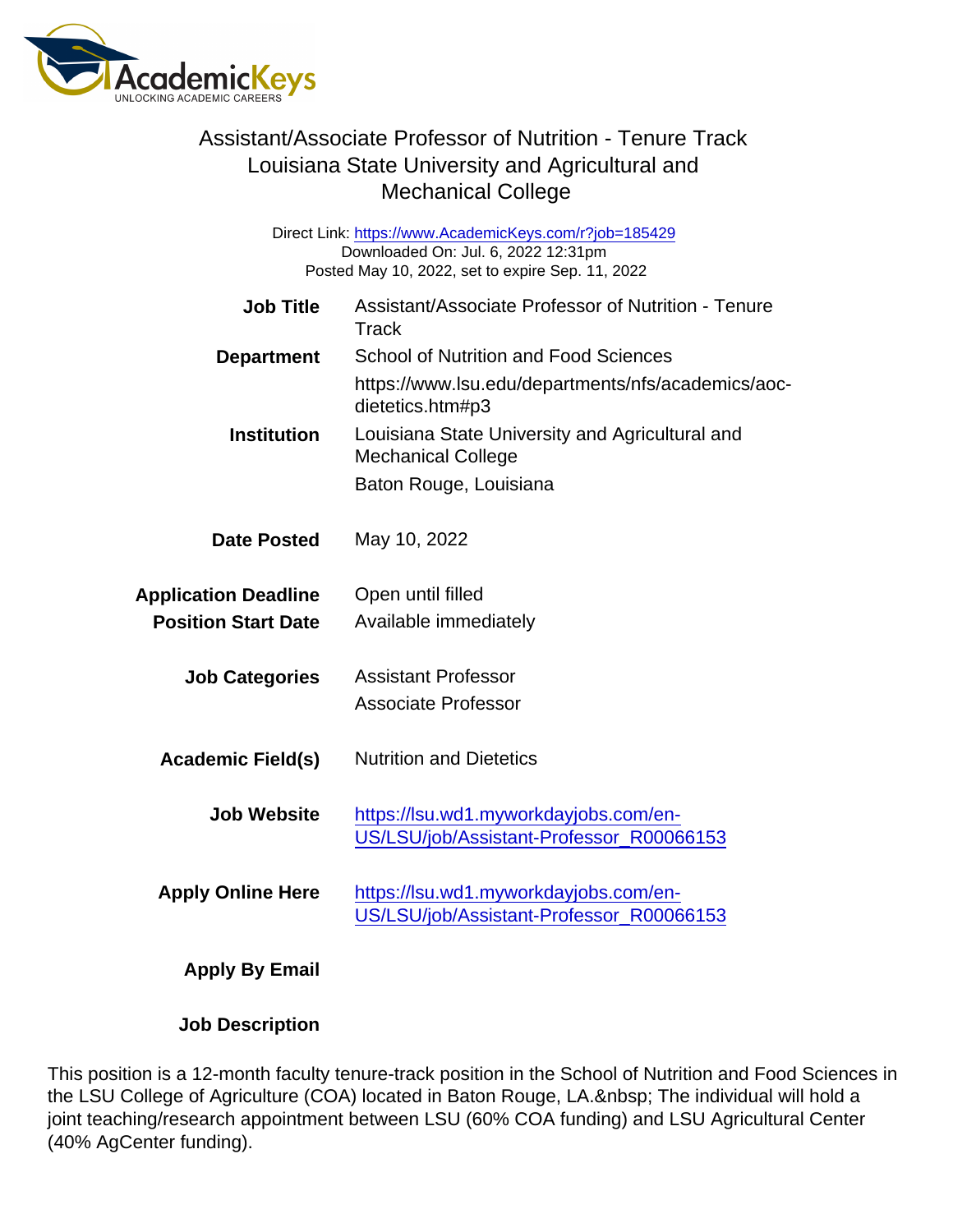Direct Link: <https://www.AcademicKeys.com/r?job=185429> Downloaded On: Jul. 6, 2022 12:31pm Posted May 10, 2022, set to expire Sep. 11, 2022

Louisiana State University (LSU) is among a handful of distinguished universities that enjoy Land, Sea, and Space Grant status. & nbsp; The University offers vital research opportunities for graduate and undergraduate students as it transforms new technology into enterprise and lends expertise to solve endemic problems. Ample collaborative opportunities are available with other programs, including Biological and Agricultural Engineering, SeaGrant, Chemistry, and Pennington Biomedical Research Center. & nbsp; Louisiana State University and the LSU Agricultural Center maintain state-of-the-art research facilities and faculty have access to extensive infrastructure and collaborative opportunities within the School and across campus. &nbsp: Enriched by Louisiana's natural and cultural distinctiveness, the community of learning at Louisiana's flagship university prepares students to meet the environmental, social, economic, scientific, creative, and educational challenges that confront us locally and globally. & nbsp; Louisiana State University represents the largest institution of higher education in the state and is the public university that is designated a Carnegie Research University with Very High Research Activity.

The undergraduate programs in the School of Nutrition and Food Sciences (SNFS) offer a Bachelor of Science degree with four concentrations including dietetics with approximately 120 students, food sciences with about 30 students, nutrition, health, and society, with about 30 students, and nutrition or food science pre-medical majors, including about 30 students. & nbsp; The graduate program offers M.S. or Ph.D. degrees in Nutrition and Food Sciences and is highly competitive in the selection of graduate applicants. & nbsp: The vision statement of the School of Nutrition and Food Sciences (SNFS) is to support the generation, dissemination, and application of basic and applied science of nutrition and food science to improve the health and well-being of individuals, families, and communities in Louisiana, nationally, and globally, and to introduce cost-effective innovation, methodology and technology to the food industry to promote economic development. & nbsp:

Job Duties & amp; Responsibilities: & nbsp;

(60%) Instruction/Teaching (LSU College of Agriculture)

The instructional responsibilities of this position include leadership in undergraduate and graduate education and supporting a culture of excellence in learning.

Classroom teaching responsibilities include teaching undergraduate courses in nutrition to support concentrations in dietetics, nutrition, health and society, and nutrition pre-medical. The instructional appointment also includes multi-disciplinary graduate courses in the MS and Ph.D. programs and other instructional activities as needed, such as recruitment, mentoring, advisement of undergraduate and graduate students, and assessment of student performance.

Serve on School, College, and University committees.

(40%) Research (LSU Agricultural Center)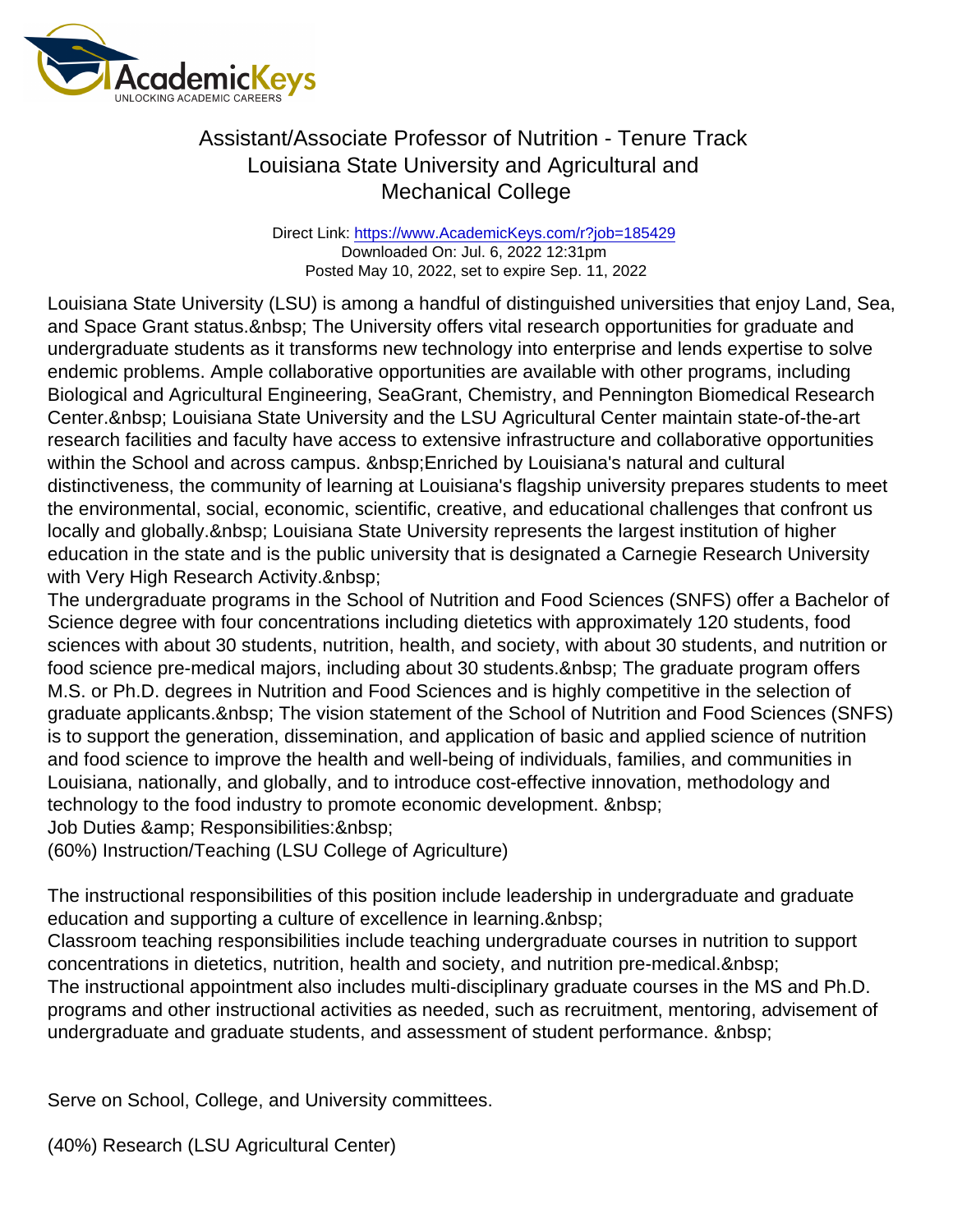Direct Link: <https://www.AcademicKeys.com/r?job=185429> Downloaded On: Jul. 6, 2022 12:31pm Posted May 10, 2022, set to expire Sep. 11, 2022

The research responsibilities of this position include the development of a nationally and internationally recognized program in an area such as applied clinical research, pediatric nutrition, nutrition and disease prevention, or molecular nutrition (nutritional biochemistry, nutrigenomics, metabolomics, etc.). 

A candidate should possess the capability to develop an independent, externally funded research program and to disseminate research findings.

The candidate should have demonstrated knowledge and awareness of professional developments related to areas of expertise and provide leadership in independent and collaborative research congruent with the SNFS and LSU strategic plan.

Leadership in service to the community is engaged in activities such as peer review, service on academic and scholarly committees, participation in professional societies, and more.

Collaboration is encouraged with a team of scientists from LSU, Southern University, Pennington Biomedical Research Center, and beyond.

Minimum Qualifications: Ph.D. in nutrition, dietetics, or related area. Candidates for Doctoral degree may apply; degree must be conferred by hire date. Membership in the Academy of Nutrition and Dietetics and credentialing as a registered dietitian or registered dietitian nutritionist is preferred.

Preferred Qualifications: Post-doctoral or other experience beyond the Ph.D. Experience is highly desired with on-line and flexible teaching, and experiential learning; ability to build collaborations of high impact; ability to be highly effective in a diverse, inter-disciplinary, collaborative, high performing work environment; ability to work effectively and collegially with university administrators, faculty, staff, and students; and ability to engage in effective verbal and written communication; effective interpersonal, and organizational skills.

Salary and Benefits: The salary & nbsp; for this tenure track position is to commensurate with qualifications and experience. LSU has an attractive benefits package with a wide variety of benefit options. & nbsp; Benefits offered include retirement, multiple medical insurance options, supplemental insurances (dental, life, long-term disability, accident, vision, long-term care, etc.), Tax Saver Flexible Benefits Plan (saves tax dollars on some child care and medical expenses), university holidays (14 per year, typically includes a week off at Christmas), generous annual (vacation) and sick leave benefits, Employee Assistance Program, and possible educational leave and tuition exemption for coursework at campuses of the LSU System. Specific benefits depend on job category, percent effort, and length of employment.

Position open until filled.

For questions, contact: & nbsp; & nbsp; Jennifer Marceaux, School of Nutrition and Food Sciences, 293 Knapp Hall, Baton Rouge, LA 70803; Telephone: (225) 578-1509; Fax: (225) 578-4443; Email: JMarceaux@agcenter.lsu.edu

Special Instructions: Apply online at https://lsu.wd1.myworkdayjobs.com/en-US/LSU/job/Assistant-